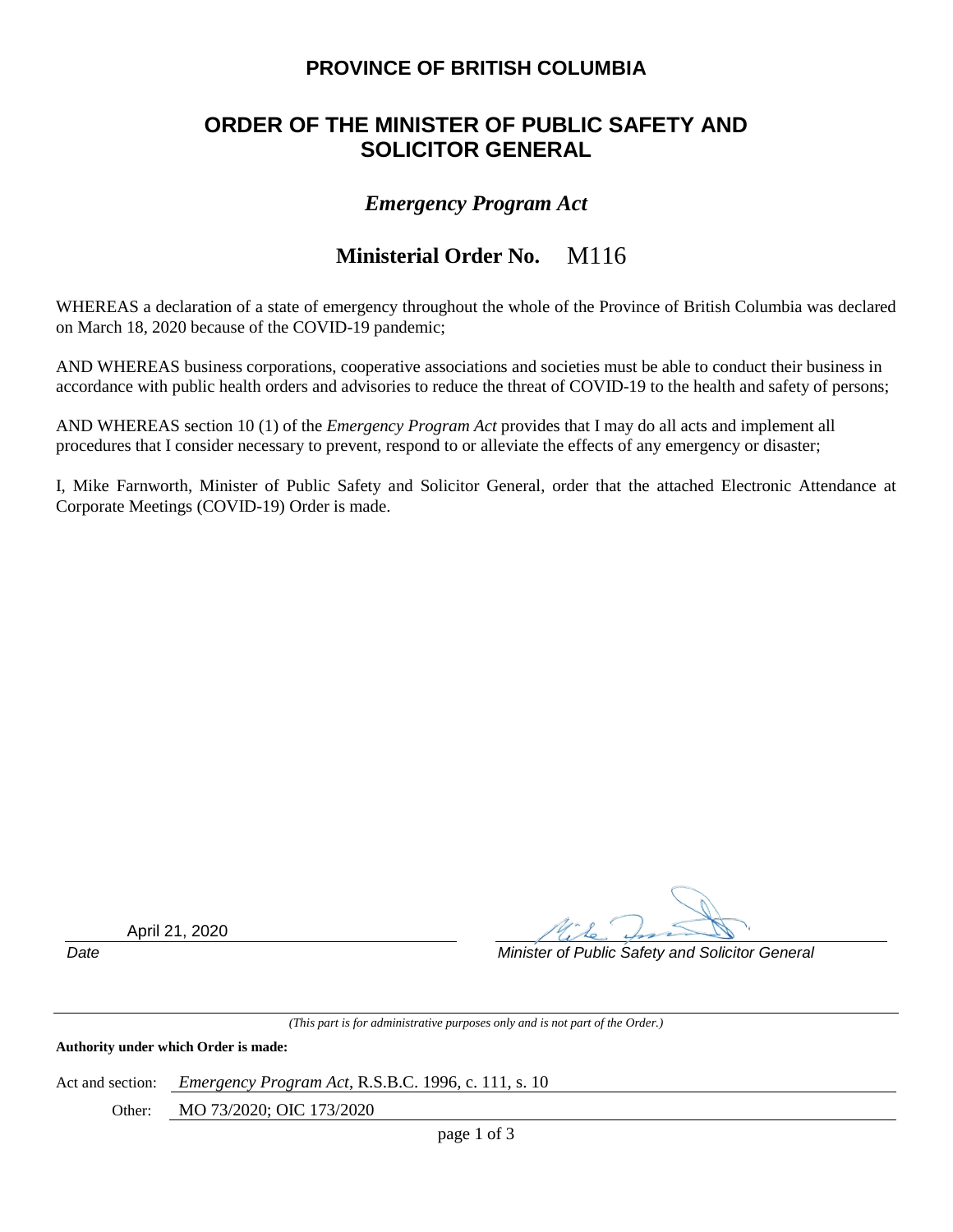### **ELECTRONIC ATTENDANCE AT CORPORATE MEETINGS (COVID-19) ORDER**

### **Definitions**

**1** In this order:

### **"corporate enactment"** means

- (a) the *Business Corporations Act*,
- (b) the *Cooperative Association Act*,
- (c) the *Societies Act*, or
- (d) any regulation, including, without limitation, any article, memorandum, bylaw or rule, made under an Act referred to in paragraph (a), (b) or (c);
- **"corporate meeting"** means a meeting authorized or otherwise provided for under a corporate enactment.

### **Application**

**2** This order applies during the period that starts on the date this order is made and ends on the date on which the last extension of the declaration of a state of emergency made March 18, 2020 under section 9 (1) of the *Emergency Program Act* expires or is cancelled.

#### **Electronic attendance at corporate meetings**

- **3** (1) Despite anything in a corporate enactment, a person who is entitled to participate in, including vote at, a corporate meeting may do so by telephone or other communications medium if all of the persons participating in the meeting, whether by telephone, by other communications medium or in person, are able to communicate with each other and, if applicable, vote at the meeting.
	- (2) Subsection (1) does not obligate a person responsible for holding a corporate meeting to take any action to facilitate the use of any communications medium at the meeting.
	- (3) Despite anything in a corporate enactment, a corporate meeting may be held solely by telephone or other communications medium if
		- (a) in the case of a corporate meeting with respect to which notice must be given under a corporate enactment, notice of the meeting provides instructions for attending at or participating in the meeting by the communications medium, including, if applicable, instructions for how to vote at the meeting,
		- (b) all of the persons participating in the meeting are able to communicate with each other and, if applicable, vote at the meeting, and
		- (c) the person responsible for holding the meeting facilitates the use of the communications medium at the meeting.
	- (4) Despite anything in a corporate enactment, if a corporate meeting is held as contemplated by subsection (3),
		- (a) the meeting is not required to have a physical location,